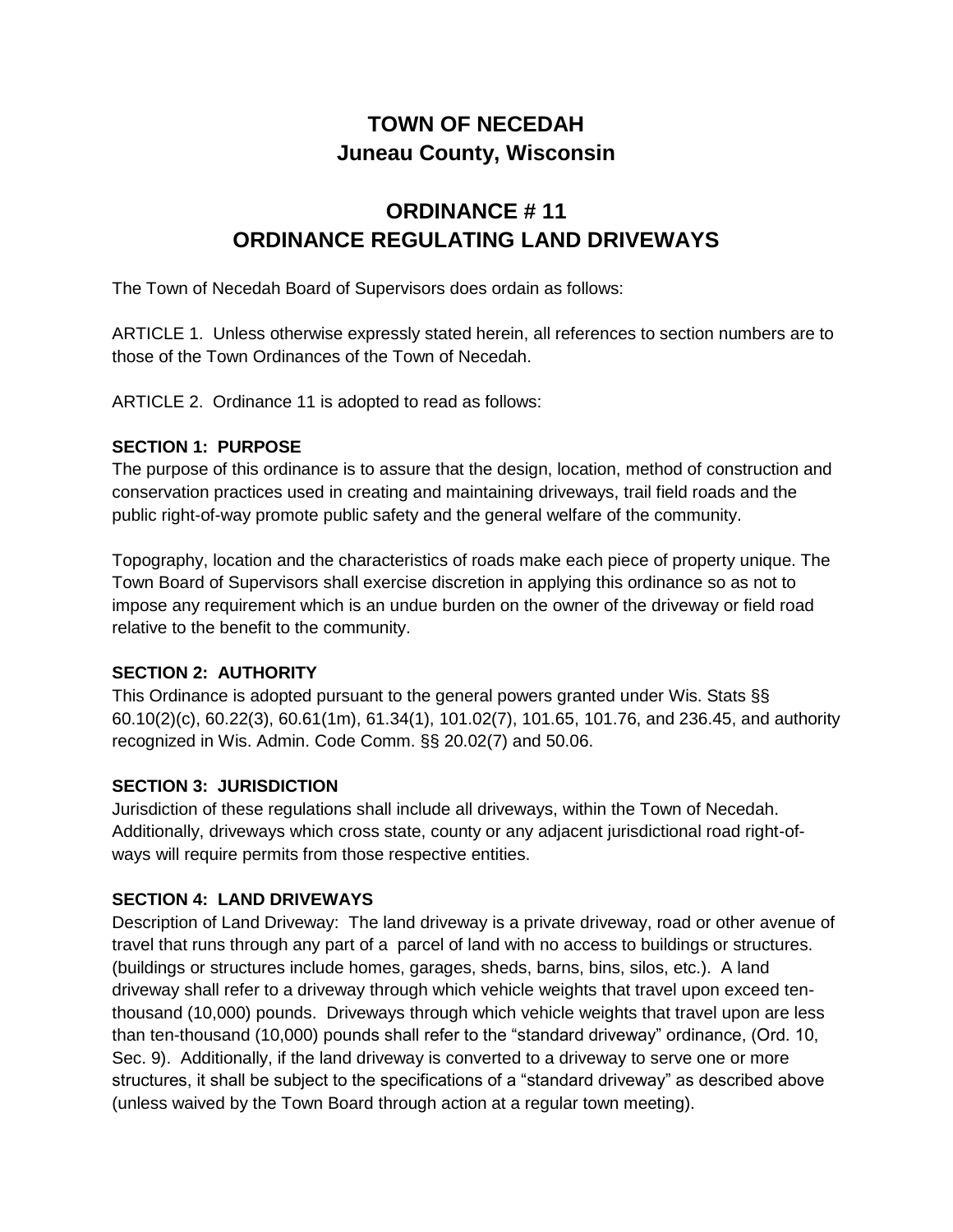Application: An application for a land driveway will be filed in writing with the Town Board. A complete application will describe the location of the land driveway entrance, so it can be verified by the Town Board.

Fee: A two hundred and fifty-dollar (\$250.00) fee shall be charged for the issuance of an application for a land driveway.

Culverts and Gravel: In order to assure that the natural flow of surface water is maintained, culverts may be required for all land driveways accessing Town roads at the discretion of Town Road Supervisor. The culvert shall be a minimum fifteen (15) inches in diameter, and thirty (30) feet in length. The Town Board may waive the requirement of a culvert where drainage conditions do not require a culvert to allow for unimpeded flow of surface water. All costs of constructing culverts involved (gravel, installation and maintenance) are the responsibility of the property owner.

Sight Distance: The land driveway entrance must have an unobstructed view of at least onehundred twenty (120) feet in each direction (unless waived by the Town Board). County and State roads may require a longer sight distance.

Maintenance: Regular maintenance to land driveways (gravel, grading, replacing culvert, ditch maintenance) will not be subject to a fee. If the location is changed, it will be considered as a new driveway and requires a new application, as outlined above.

Penalties: No vehicle entering or leaving land driveways shall violate any road weight limits set by the Town of Necedah as per Wis. Stat. § 349.16, or provisions related to controlled-access highways under Wis. Stat. § 84.25, if applicable. Should a driveway be constructed or modified in a way which violates the provisions of this ordinance, or use of the driveway cause damage to adjacent Town roads, the owners of the land through which the driveway passes shall make corrections indicated by the Town Board within a reasonable period of time (as determined by the Necedah Town Board).

If the owners of the land through which the driveway passes do not make the required corrections, including any repairs to adjacent public roads, within a time specified, the Necedah Town Board shall determine the cost of correcting violations of the provisions of the ordinance including, when necessary, the return of disturbed land or Town roads to original condition. The cost of remediation shall be paid to the town by the owners of the property through which the driveway passes as a special assessment (Wis. Stat. § 66.60(16)).

When washing or other conditions created by land driveways become a potential hazard to a public road, the Town Board shall notify the owner(s) of the land through which the driveway passes of such condition(s). Any property owner failing to correct a hazardous situation immediately (within 24 hours or less) upon notification shall be liable for any costs incurred by the Town of Necedah to eliminate such hazard as provided in Wis. Stats. §§ 66.0627 and 66.0703. Problems of a non-emergency nature shall be corrected in 30 days.